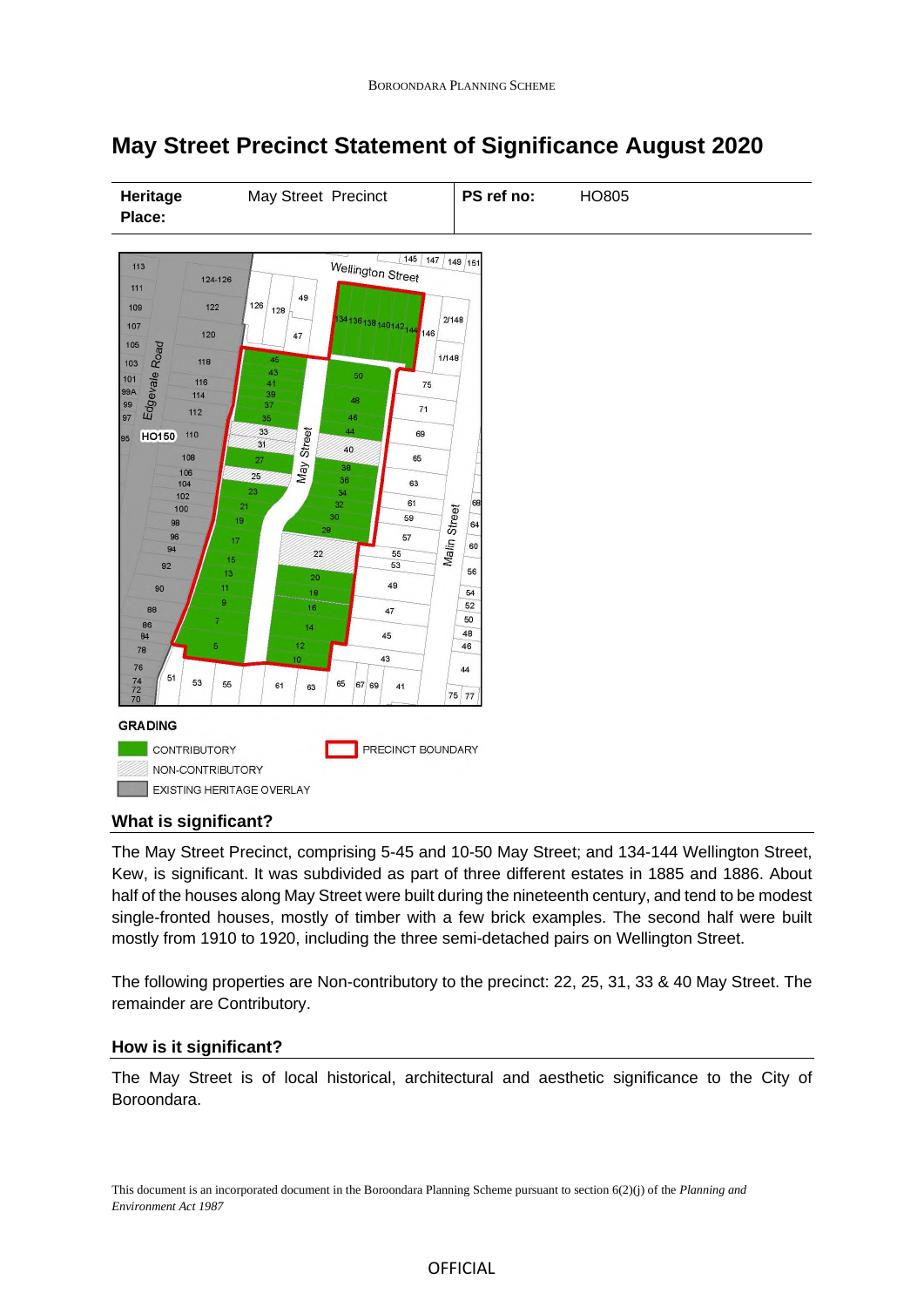# **Why is it significant?**

The May Street Precinct is of historical significance as a tangible illustration of the late nineteenthcentury subdivision pattern seen in Kew. The slow development of transport to the suburb meant that the area was characterised by large blocks of land and mansion estates for most of the century, with small suburban subdivisions occurring from the mid-1880s. May Street, which is only a single block long, illustrates this process as it was subdivided bit by bit, as part of three estates: Auburn Grange, Omnibus Reserve and Wellington Reserve estates. This piecemeal progression is demonstrated by the kink in the May Street roadway, which indicates the boundary between two of the estates. (Criterion A)

The precinct is of architectural significance for its collection of houses that represent the dwellings erected in the more modest parts of Kew during the late nineteenth and early twentieth centuries. These include a large collection of single-fronted Italianate timber cottages with typical features including hipped roofs with bracketed eaves, rendered chimneys with a cornice, simple front verandahs, and double-hung sash windows, some with sidelights. The Edwardian houses are Queen Anne in style and range from single-fronted cottages with a half-timbered front gable, to double-fronted samples with an asymmetrical façade. A number of early interwar houses have very similar designs, including the gable-fronted form and casement windows. (Criterion D)

The precinct is of aesthetic significance for a number of unusual or particularly ornate examples of Victorian and Edwardian dwellings, in particular the pair of bichrome brick semi-detached Victorian dwellings at 36 & 38 May Street with raking parapets ornamented with blind Serlian arches, and the two pairs of semi-detached Edwardian Queen Anne timber dwellings at 138-144 Wellington Street which have elaborate timber fretwork, leadlight windows and half-timbered gables with an Art Nouveau influence. (Criterion E)

## **Primary source**

*City of Boroondara Municipal Wide Heritage Gap Study Volume 4. Kew, Revised Report, 11 June 2020.*

| <b>Name</b> | <b>Number</b> | <b>Street</b> | Grading          | <b>Built Date</b> |
|-------------|---------------|---------------|------------------|-------------------|
|             | 5             | May Street    | Contributory     | C1925-30          |
|             | 7             | May Street    | Contributory     | C1910-15          |
|             | 9             | May Street    | Contributory     | C1886-97          |
|             | 11            | May Street    | Contributory     | C1886-97          |
|             | 13            | May Street    | Contributory     | C1886-97          |
|             | 15            | May Street    | Contributory     | C1886-97          |
|             | 17            | May Street    | Contributory     | C1880s            |
|             | 19            | May Street    | Contributory     | C1886-97          |
|             | 21            | May Street    | Contributory     | C1886-97          |
|             | 23            | May Street    | Contributory     | C1886-97          |
|             | 25            | May Street    | Non-contributory | contemporary      |
|             | 27            | May Street    | Contributory     | C1920-25          |
|             | 31            | May Street    | Non-contributory | C2002             |

## **PRECINCT GRADINGS SCHEDULE**

This document is an incorporated document in the Boroondara Planning Scheme pursuant to section 6(2)(j) of the *Planning and Environment Act 1987*

## OFFICIAL